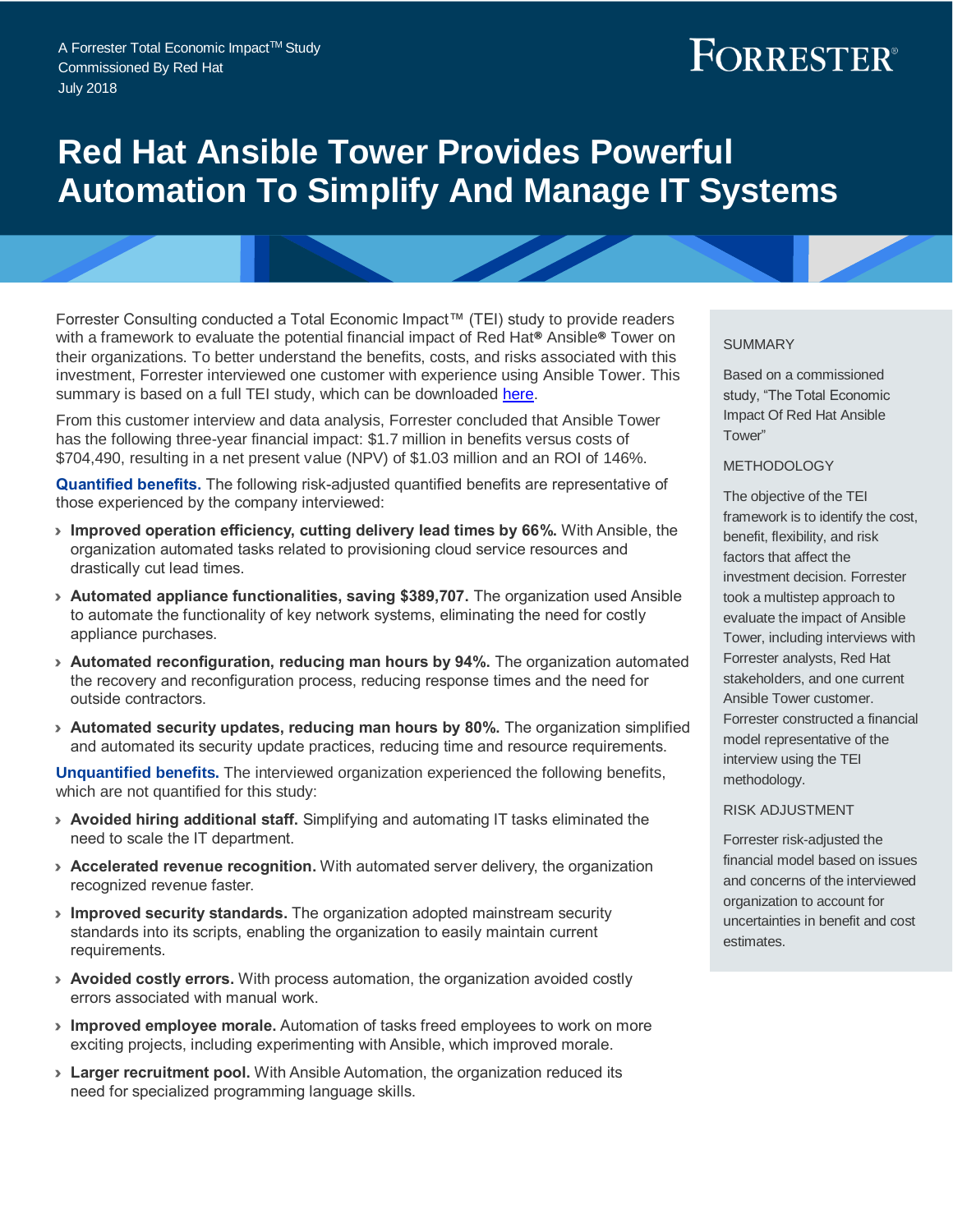

## **The Ansible Customer Journey**

For this study, Forrester conducted one interview with a Red Hat Ansible Automation customer. This customer:

- › Is a managed service provider based in the United States, operating worldwide.
- › Manages five data centers across North America and Europe.
- › Employs over 1,000 employees worldwide.
- › Used a Unix platform to manage its data centers prior to deploying Ansible.
- › Uses Ansible Tower to automate and perform tasks on its managed cloud platform, including deploying servers, deploying operating systems, networking, reconfigurations, and patching. The organization manages 1,500 nodes with Ansible Tower.
- › Started by writing Playbooks with Ansible Engine, and then scaled and controlled that automation with Ansible Tower.

#### Key Challenges And Results

The interviewed organization shared the following business challenges that precipitated the Ansible Tower investment:

- › **Time-consuming manual entries.** The organization relied on manual entry of command lines for frequent tasks, which proved to be operationally inefficient.
- › **Difficulty scaling automated cloud platform.** The organization discovered that scaling its cloud platform using command lines was untenable and overwhelmed its workforce.
- › **Skill limitations and costly contractors.** The organization lacked sufficient skills to manage high-level operations and meet customer demands, requiring the company to fill skill gaps with expensive contractors.
- › **Trouble meeting growing customer demands and expectations.** The organization lacked the manpower to meet customer needs at scale when delivering services manually.
- › **Capital-intensive investments in infrastructure hardware.** To scale out its cloud platform and maintain high service quality, the organization required investments in expensive infrastructure appliances.

The interviewed organization achieved key investment results:

- › **Improved operational efficiency.** The organization cut lead times on customer deliveries by automating everyday tasks with Ansible Automation.
- › **Avoided costly infrastructure appliance investments.** Rather than purchase name-brand appliances, the organization replicated the functionality and deployed them on generic Linux systems, which cost 84% less per unit.
- › **Created easy-to-understand Ansible Playbooks.** The organization standardized and simplified processes, developing easy-to-use Playbooks, which enabled senior

"We were trying to do a quick fix on a customer issue, and it became quite repetitive doing it manually, so we started using Ansible. We quickly realized this was a tool that could be built up and rolled out across multiple products and greatly improve the consistency of work and help us complete tasks quicker."

*Lead architect, managed service provider*

"Our automated processes are enabled in Ansible Tower. Now, even individuals who don't have knowledge about a different operating system or network device are enabled to manage and fix things that are completely outside of their comfort zone. They don't have to enter things manually or follow a guide. It's already written and automated for them."

*Lead architect, managed service provider*

## **FORRESTER**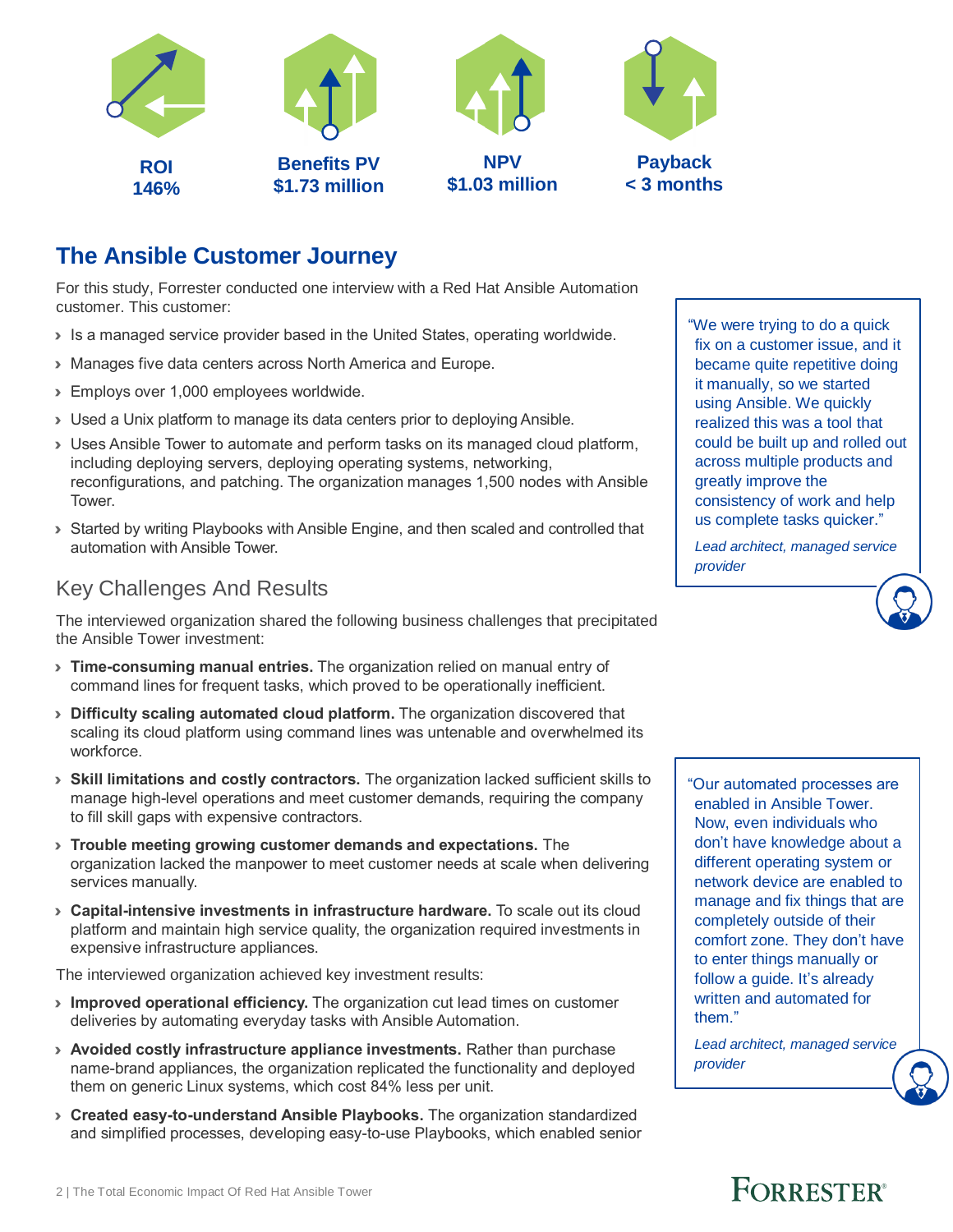engineers and subject matter experts to delegate formerly complex tasks.

› **Improved response times to security incidents.** Incident response time improved by 94% through automated reconfiguration instead of manually working through hundreds of command lines.

## **Red Hat Ansible Tower Helps Save Costs And Drive Productivity**

Red Hat provides an easy-to-use IT automation technology that helps its customers easily deploy apps, manage systems, and achieve DevOps goals across their entire organizations. The interviewed organization used Ansible Tower to automate core IT operations for its cloud service platform, avoid expensive name-brand appliance purchases, and support its cloud service business operations. This organization followed a typical Ansible adoption pattern, as it began with Ansible Engine and writing Playbooks for ad hoc tasks. From there, the organization deployed Ansible Tower, which enabled the company to extend and manage orchestration at scale, ensuring that the entire organization could recognize automation's benefits.

Over three years, the organization experienced risk-adjusted present value (PV) total benefits of \$1.7 million.

### Total Benefits

| REF.       | <b>BENEFIT</b>                   | <b>YEAR1</b> | <b>YEAR 2</b> | <b>YEAR 3</b> | <b>TOTAL</b> | <b>PRESENT</b><br><b>VALUE</b> |
|------------|----------------------------------|--------------|---------------|---------------|--------------|--------------------------------|
| Atr        | Operational efficiency savings   | \$484,500    | \$532,950     | \$586,245     | \$1,603,695  | \$1,321,364                    |
| <b>Btr</b> | Infrastructure appliance savings | \$0          | \$247,000     | \$247,000     | \$494,000    | \$389,707                      |
| Ctr        | Reconfiguration savings          | \$4.845      | \$4.845       | \$4.845       | \$14,535     | \$12,049                       |
| Dtr        | Security update savings          | \$2,622      | \$2,622       | \$2,622       | \$7,866      | \$6,521                        |
|            | Total benefits (risk-adjusted)   | \$491.967    | \$787.417     | \$840,712     | \$2,120,096  | \$1,729,641                    |

- › **Operational efficiency savings.** By automating and streamlining everyday operational tasks, the organization reduced customer delivery lead times by 67%, representing a PV total savings of \$1.3 million over three years.
- › **Infrastructure appliance savings.** The organization automated the functionalities of key network appliances using Ansible Playbooks — describing the workload and deploying it on generic Linux systems. Over the three-year period, this represents a total PV savings of \$389,707.
- › **Reconfiguration savings.** With automation, the organization reduced the time required to recover from a security incident by 94%. Over the three-year analysis, this represents a total PV savings of \$12,049.
- › **Security update savings.** The organization enabled existing staff to complete security updates, saving \$30 per hour when completing security updates. Over a three-year period, this represents a total PV savings of \$6,521.

## **Ansible Tower Costs Include Annual Subscription, Implementation, Annual Updates, and Training Costs**

The interviewed organization experienced four categories of cost associated with the Ansible Tower investment. Over three years, the organization experienced risk"The client now knows what they are going to get. We've introduced new standards for delivery times, which wasn't something we could do previously. From a business standpoint, it makes us an option that clients are more likely to choose."

*Lead architect, managed service provider*

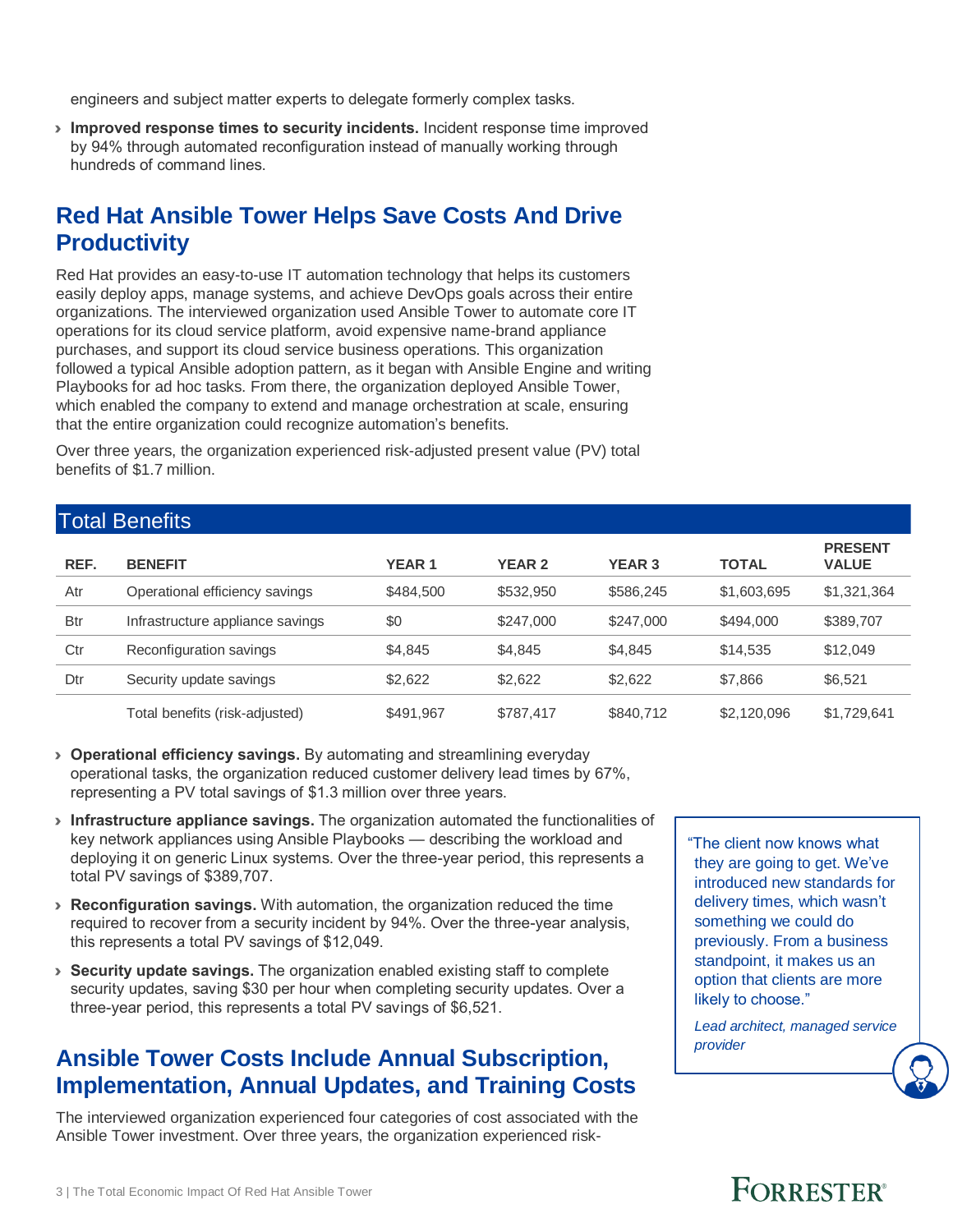#### adjusted PV total costs of \$704,490.

| <b>Total Costs</b> |                                  |                |              |               |               |              |                                |  |  |  |  |
|--------------------|----------------------------------|----------------|--------------|---------------|---------------|--------------|--------------------------------|--|--|--|--|
| REF.               | <b>COST</b>                      | <b>INITIAL</b> | <b>YEAR1</b> | <b>YEAR 2</b> | <b>YEAR 3</b> | <b>TOTAL</b> | <b>PRESENT</b><br><b>VALUE</b> |  |  |  |  |
| Etr                | Annual subscription              | \$0            | \$259,875    | \$259,875     | \$259,875     | \$779,625    | \$646,271                      |  |  |  |  |
| Ftr                | Implementation and<br>deployment | \$23,874       | \$0          | \$0           | \$0           | \$23,874     | \$23,874                       |  |  |  |  |
| Gtr                | Annual updates                   | \$0            | \$7,560      | \$7,560       | \$7,560       | \$22,680     | \$18,801                       |  |  |  |  |
| Htr                | Training costs                   | \$12,206       | \$3.091      | \$335         | \$335         | \$15,967     | \$15,544                       |  |  |  |  |
|                    | Total costs (risk-adjusted)      | \$36,080       | \$270,526    | \$267,770     | \$267,770     | \$842,146    | \$704,490                      |  |  |  |  |

- › **Annual subscription fees.** The annual subscription fee covers future updates as well as 24x7 maintenance and support for the 1,500-node buildout.
- › **Implementation and deployment costs of less than \$25,000.** The organization needed minimal effort and time to deploy Ansible Tower.
- › **Annual update costs of less than \$20,000.** The organization requires one business day per month to conduct Playbook updates.
- › **Training costs of just over \$15,000.** The organization requires minimal training each year to refresh its workforce.

## **An Ansible Tower Investment Today Can Create Future Opportunities**

The value of flexibility is clearly unique to each customer, and the measure of its value varies from organization to organization. There are multiple scenarios in which a customer might choose to implement Ansible Tower and later realize additional uses and business opportunities, including:

- › **Expanding the platform to offer new services to customers.** With Ansible Tower, the organization can streamline ongoing IT operations and refocus its staff on new initiatives. As a result, employees can dedicate hours to developing experimental new services and exploring ways to improve or expand the existing cloud platform.
- › **Deploying Ansible across more service lines.** The organization plans to harness knowledge gained through its experience using Ansible and find ways to simplify, automate, and streamline operations beyond its cloud platform.

"People don't want to do the same thing day in and day out — they want to try things that are more interesting. We've shown our staff that automating these tasks isn't going to automate away their roles, but it's going to allow them to spend time on more interesting projects."

*Lead architect, managed service provider*

Flexibility, as defined by TEI, represents an investment in additional capacity or capability that could be turned into business benefit for a future additional investment. This provides an organization with the "right" or the ability to engage in future initiatives but not the obligation to do so.